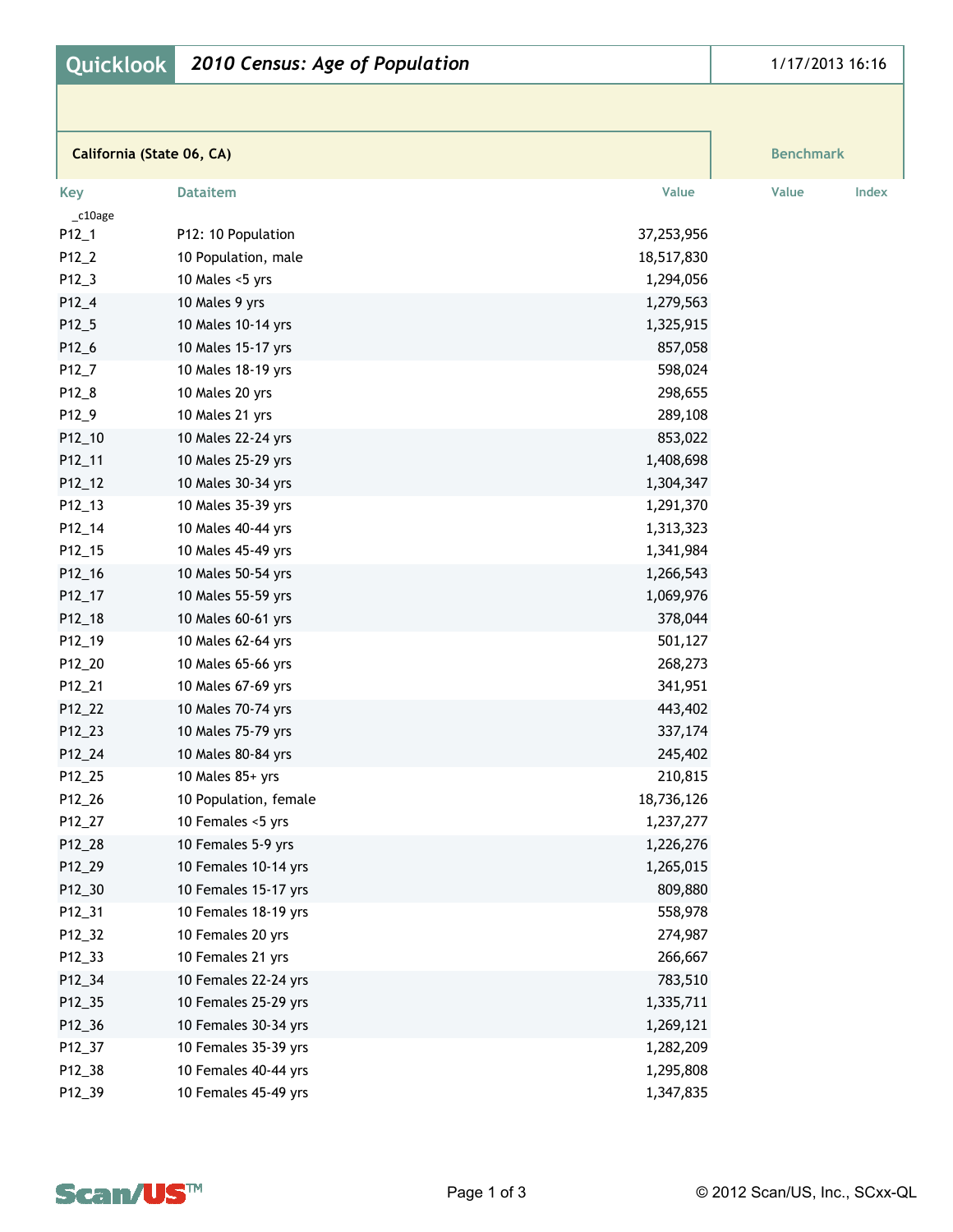|                | California (State 06, CA)   |            | <b>Benchmark</b> |       |
|----------------|-----------------------------|------------|------------------|-------|
| Key<br>_c10age | <b>Dataitem</b>             | Value      | Value            | Index |
| P12_40         | 10 Females 50-54 yrs        | 1,296,009  |                  |       |
| P12_41         | 10 Females 55-59 yrs        | 1,134,320  |                  |       |
| P12_42         | 10 Females 60-61 yrs        | 408,232    |                  |       |
| P12_43         | 10 Females 62-64 yrs        | 544,794    |                  |       |
| P12_44         | 10 Females 65-66 yrs        | 300,544    |                  |       |
| P12_45         | 10 Females 67-69 yrs        | 392,790    |                  |       |
| P12_46         | 10 Females 70-74 yrs        | 528,376    |                  |       |
| P12_47         | 10 Females 75-79 yrs        | 429,797    |                  |       |
| P12_48         | 10 Females 80-84 yrs        | 357,837    |                  |       |
| P12_49         | 10 Females 85+ yrs          | 390,153    |                  |       |
| $P13_1$        | P13: 10 Median age          | 35.2       |                  |       |
| P13_2          | 10 Median age, male         | 34.0       |                  |       |
| $P13_3$        | 10 Median age, female       | 36.3       |                  |       |
| $P14_1$        | P14: 10 Population, <20 yrs | 10,452,042 |                  |       |
| P14_2          | 10 Males <20 yrs            | 5,354,616  |                  |       |
| P14_3          | 10 Males <1 year            | 252,121    |                  |       |
| P14_4          | 10 Males 1 year             | 254,358    |                  |       |
| $P14_5$        | 10 Males 2 yrs              | 264,336    |                  |       |
| P14_6          | 10 Males 3 yrs              | 264,157    |                  |       |
| P14_7          | 10 Males 4 yrs              | 259,084    |                  |       |
| $P14_8$        | 10 Males 5 yrs              | 258,171    |                  |       |
| P14_9          | 10 Males 6 yrs              | 255,433    |                  |       |
| P14_10         | 10 Males 7 yrs              | 253,309    |                  |       |
| P14_11         | 10 Males 8 yrs              | 252,149    |                  |       |
| P14_12         | 10 Males 9 yrs              | 260,501    |                  |       |
| P14_13         | 10 Males 10 yrs             | 262,589    |                  |       |
| P14_14         | 10 Males 11 yrs             | 259,392    |                  |       |
| P14_15         | 10 Males 12 yrs             | 261,901    |                  |       |
| P14_16         | 10 Males 13 yrs             | 267,413    |                  |       |
| P14_17         | 10 Males 14 yrs             | 274,620    |                  |       |
| P14_18         | 10 Males 15 yrs             | 280,304    |                  |       |
| P14_19         | 10 Males 16 yrs             | 286,174    |                  |       |
| P14_20         | 10 Males 17 yrs             | 290,580    |                  |       |
| P14_21         | 10 Males 18 yrs             | 297,215    |                  |       |
| P14_22         | 10 Males 19 yrs             | 300,809    |                  |       |
| P14_23         | 10 Females <20 yrs          | 5,097,426  |                  |       |
| P14_24         | 10 Females <1 year          | 241,937    |                  |       |
| P14_25         | 10 Females 1 year           | 243,396    |                  |       |
| P14_26         | 10 Females 2 yrs            | 251,666    |                  |       |

**Quicklook** *2010 Census: Age of Population*



1/17/2013 16:16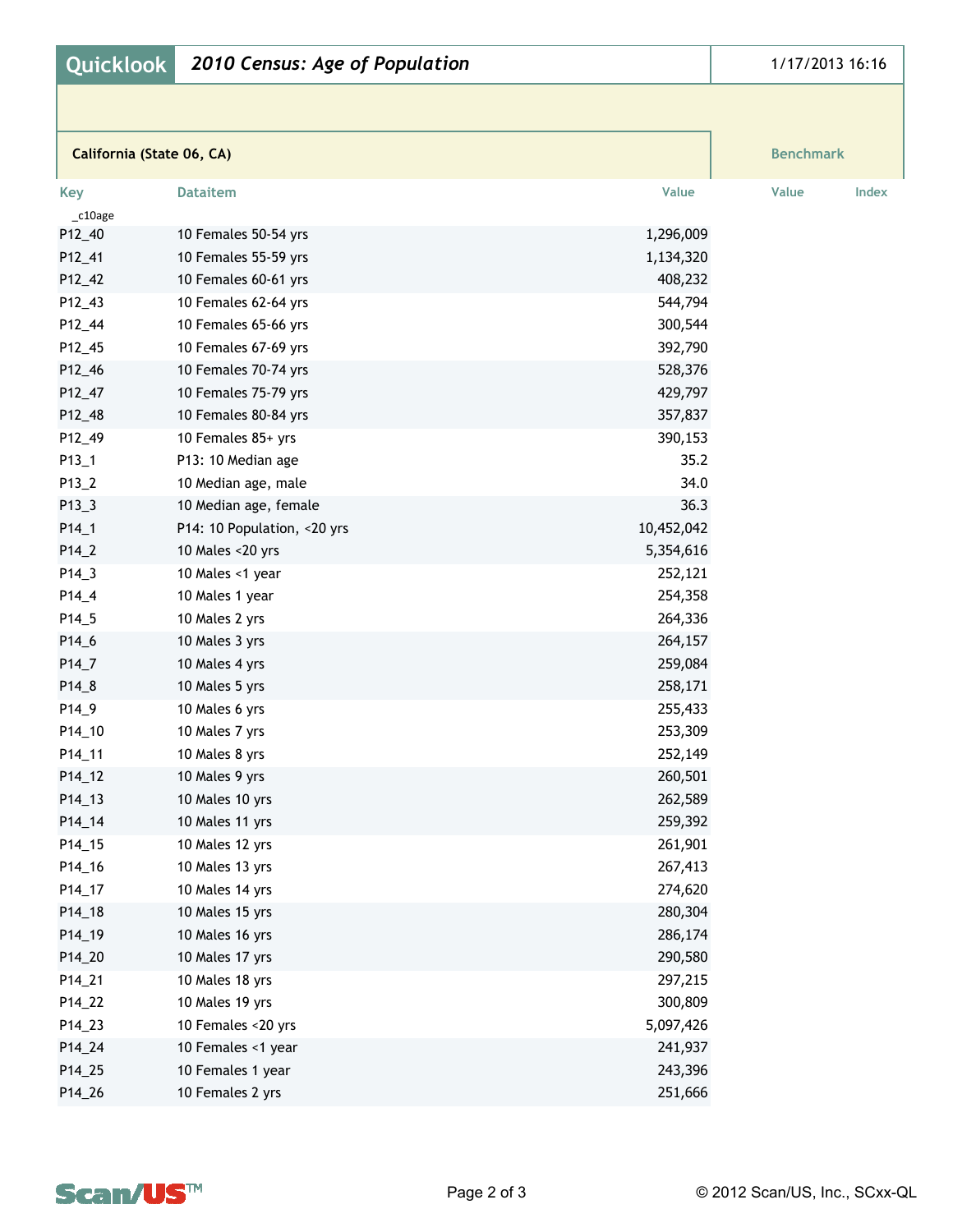| <b>Quicklook</b>          | 2010 Census: Age of Population |         | 1/17/2013 16:16  |
|---------------------------|--------------------------------|---------|------------------|
|                           |                                |         |                  |
| California (State 06, CA) |                                |         | <b>Benchmark</b> |
| <b>Key</b>                | <b>Dataitem</b>                | Value   | Value<br>Index   |
| $c10$ age                 |                                |         |                  |
| P14_27                    | 10 Females 3 yrs               | 252,454 |                  |
| P14_28                    | 10 Females 4 yrs               | 247,824 |                  |
| P14_29                    | 10 Females 5 yrs               | 247,004 |                  |
| P14_30                    | 10 Females 6 yrs               | 244,985 |                  |
| P14_31                    | 10 Females 7 yrs               | 243,721 |                  |
| P14_32                    | 10 Females 8 yrs               | 241,402 |                  |
| P14_33                    | 10 Females 9 yrs               | 249,164 |                  |
| P14_34                    | 10 Females 10 yrs              | 248,763 |                  |
| P14_35                    | 10 Females 11 yrs              | 248,612 |                  |
| P14_36                    | 10 Females 12 yrs              | 251,356 |                  |
| P14_37                    | 10 Females 13 yrs              | 255,899 |                  |
| P14_38                    | 10 Females 14 yrs              | 260,385 |                  |
| P14_39                    | 10 Females 15 yrs              | 266,502 |                  |
| P14_40                    | 10 Females 16 yrs              | 270,483 |                  |
| P14_41                    | 10 Females 17 yrs              | 272,895 |                  |
| P14_42                    | 10 Females 18 yrs              | 278,656 |                  |
| P14_43                    | 10 Females 19 yrs              | 280,322 |                  |

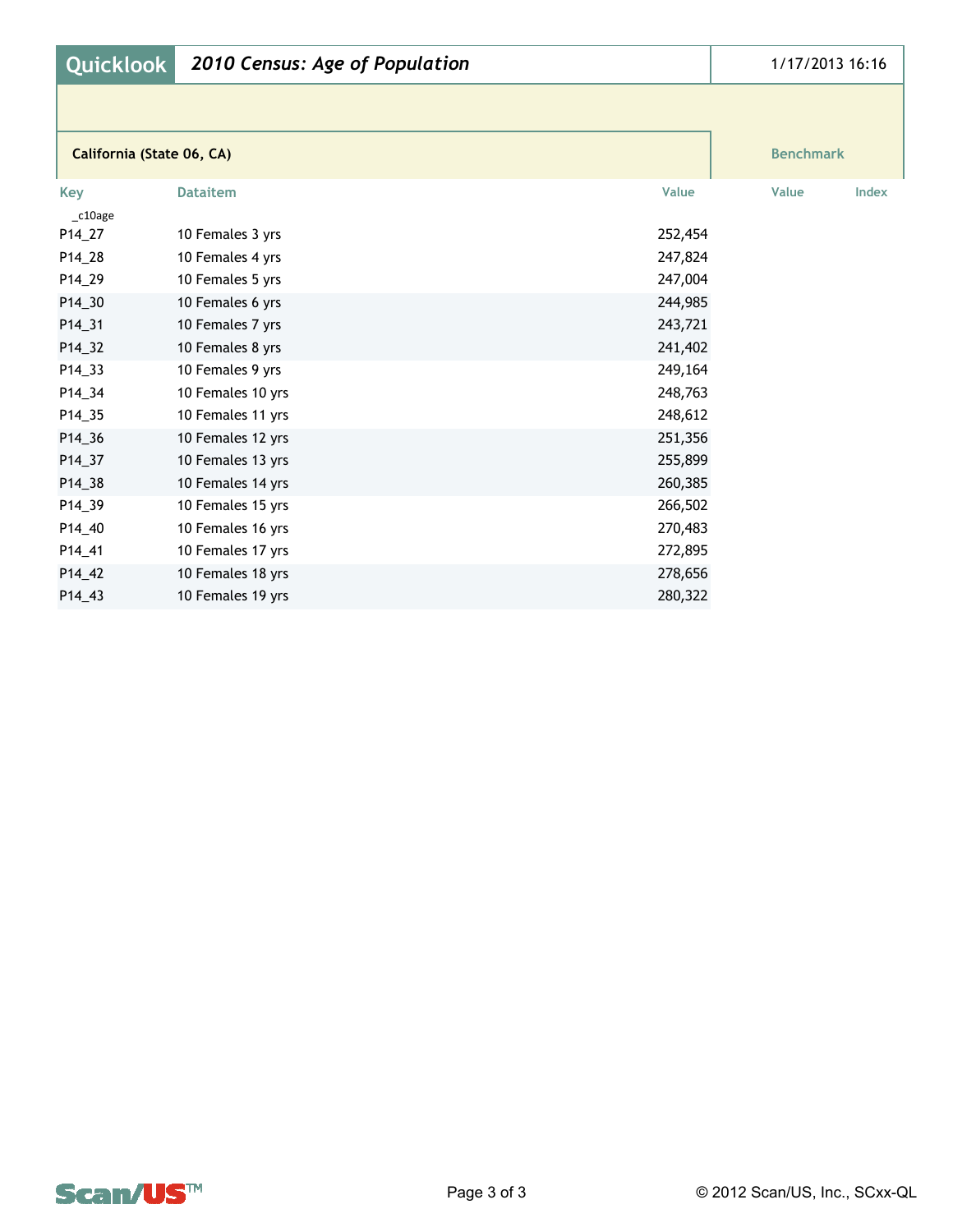| Quicklook<br>2010 Census: Age of Household Population |                                    | 1/17/2013 16:15 |                  |
|-------------------------------------------------------|------------------------------------|-----------------|------------------|
|                                                       |                                    |                 |                  |
| California (State 06, CA)                             |                                    |                 | <b>Benchmark</b> |
| <b>Key</b>                                            | <b>Dataitem</b>                    | Value           | Value<br>Index   |
| _c10hhpage                                            |                                    |                 |                  |
| PCT13_1                                               | PCT13: 10 Population in households | 36,434,140      |                  |
| PCT13_2                                               | 10 Population, male                | 17,973,963      |                  |
| PCT13_3                                               | 10 Males <5 yrs                    | 1,291,480       |                  |
| PCT13_4                                               | 10 Males 5-9 yrs                   | 1,277,431       |                  |
| PCT13_5                                               | 10 Males 10-14 yrs                 | 1,321,790       |                  |
| PCT13_6                                               | 10 Males 15-17 yrs                 | 845,557         |                  |
| PCT13_7                                               | 10 Males 18-19 yrs                 | 536,382         |                  |
| PCT13_8                                               | 10 Males 20 yrs                    | 268,634         |                  |
| PCT13_9                                               | 10 Males 21 yrs                    | 263,995         |                  |
| PCT13_10                                              | 10 Males 22-24 yrs                 | 803,280         |                  |
| PCT13_11                                              | 10 Males 25-29 yrs                 | 1,352,309       |                  |
| PCT13_12                                              | 10 Males 30-34 yrs                 | 1,256,087       |                  |
| PCT13_13                                              | 10 Males 35-39 yrs                 | 1,248,368       |                  |
| PCT13_14                                              | 10 Males 40-44 yrs                 | 1,269,888       |                  |
| PCT13_15                                              | 10 Males 45-49 yrs                 | 1,298,720       |                  |
| PCT13_16                                              | 10 Males 50-54 yrs                 | 1,230,780       |                  |
| PCT13_17                                              | 10 Males 55-59 yrs                 | 1,044,845       |                  |
| PCT13_18                                              | 10 Males 60 and 61 yrs             | 370,216         |                  |
| PCT13_19                                              | 10 Males 62-64 yrs                 | 492,422         |                  |
| PCT13_20                                              | 10 Males 65-66 yrs                 | 263,810         |                  |
| PCT13_21                                              | 10 Males 67-69 yrs                 | 336,764         |                  |
| PCT13_22                                              | 10 Males 70-74 yrs                 | 436,283         |                  |
| PCT13_23                                              | 10 Males 75-79 yrs                 | 329,990         |                  |
| PCT13_24                                              | 10 Males 80-84 yrs                 | 237,330         |                  |
| PCT13_25                                              | 10 Males 85+ yrs                   | 197,602         |                  |
| PCT13_26                                              | 10 Population, female              | 18,460,177      |                  |
| PCT13_27                                              | 10 Females <5 yrs                  | 1,234,971       |                  |
| PCT13_28                                              | 10 Females 5-9 yrs                 | 1,224,444       |                  |
| PCT13_29                                              | 10 Females 10-14 yrs               | 1,262,580       |                  |
| PCT13_30                                              | 10 Females 15-17 yrs               | 805,456         |                  |
| PCT13_31                                              | 10 Females 18-19 yrs               | 498,956         |                  |
| PCT13_32                                              | 10 Females 20 yrs                  | 254,942         |                  |
| PCT13_33                                              | 10 Females 21 yrs                  | 253,699         |                  |
| PCT13_34                                              | 10 Females 22-24 yrs               | 769,160         |                  |
| PCT13_35                                              | 10 Females 25-29 yrs               | 1,323,647       |                  |
| PCT13_36                                              | 10 Females 30-34 yrs               | 1,259,717       |                  |
| PCT13_37                                              | 10 Females 35-39 yrs               | 1,273,426       |                  |
| PCT13_38                                              | 10 Females 40-44 yrs               | 1,286,212       |                  |
| PCT13_39                                              | 10 Females 45-49 yrs               | 1,337,328       |                  |

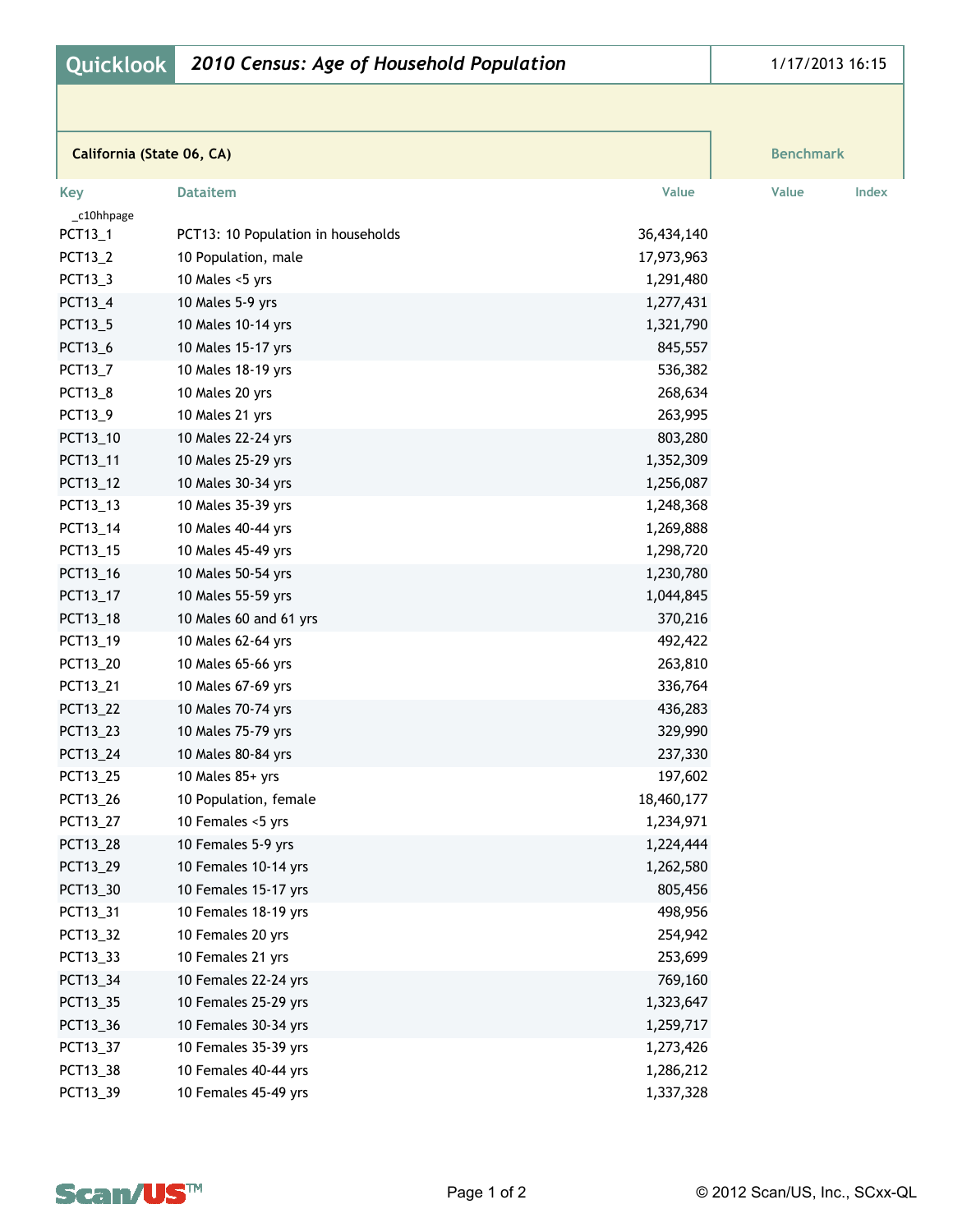| <b>Quicklook</b>          | 2010 Census: Age of Household Population |           | 1/17/2013 16:15  |       |
|---------------------------|------------------------------------------|-----------|------------------|-------|
|                           |                                          |           |                  |       |
| California (State 06, CA) |                                          |           | <b>Benchmark</b> |       |
| Key<br>_c10hhpage         | <b>Dataitem</b>                          | Value     | Value            | Index |
| PCT13 40                  | 10 Females 50-54 yrs                     | 1,285,792 |                  |       |
| PCT13 41                  | 10 Females 55-59 yrs                     | 1,125,562 |                  |       |
| PCT13_42                  | 10 Females 60-61 yrs                     | 405,011   |                  |       |
| PCT13_43                  | 10 Females 62-64 yrs                     | 540,533   |                  |       |
| PCT13_44                  | 10 Females 65-66 yrs                     | 297,860   |                  |       |
| PCT13_45                  | 10 Females 67-69 yrs                     | 389,007   |                  |       |
| PCT13_46                  | 10 Females 70-74 yrs                     | 521,147   |                  |       |
| PCT13_47                  | 10 Females 75-79 yrs                     | 420,050   |                  |       |
| PCT13_48                  | 10 Females 80-84 yrs                     | 342,374   |                  |       |
| PCT13 49                  | 10 Females 85+ yrs                       | 348,303   |                  |       |

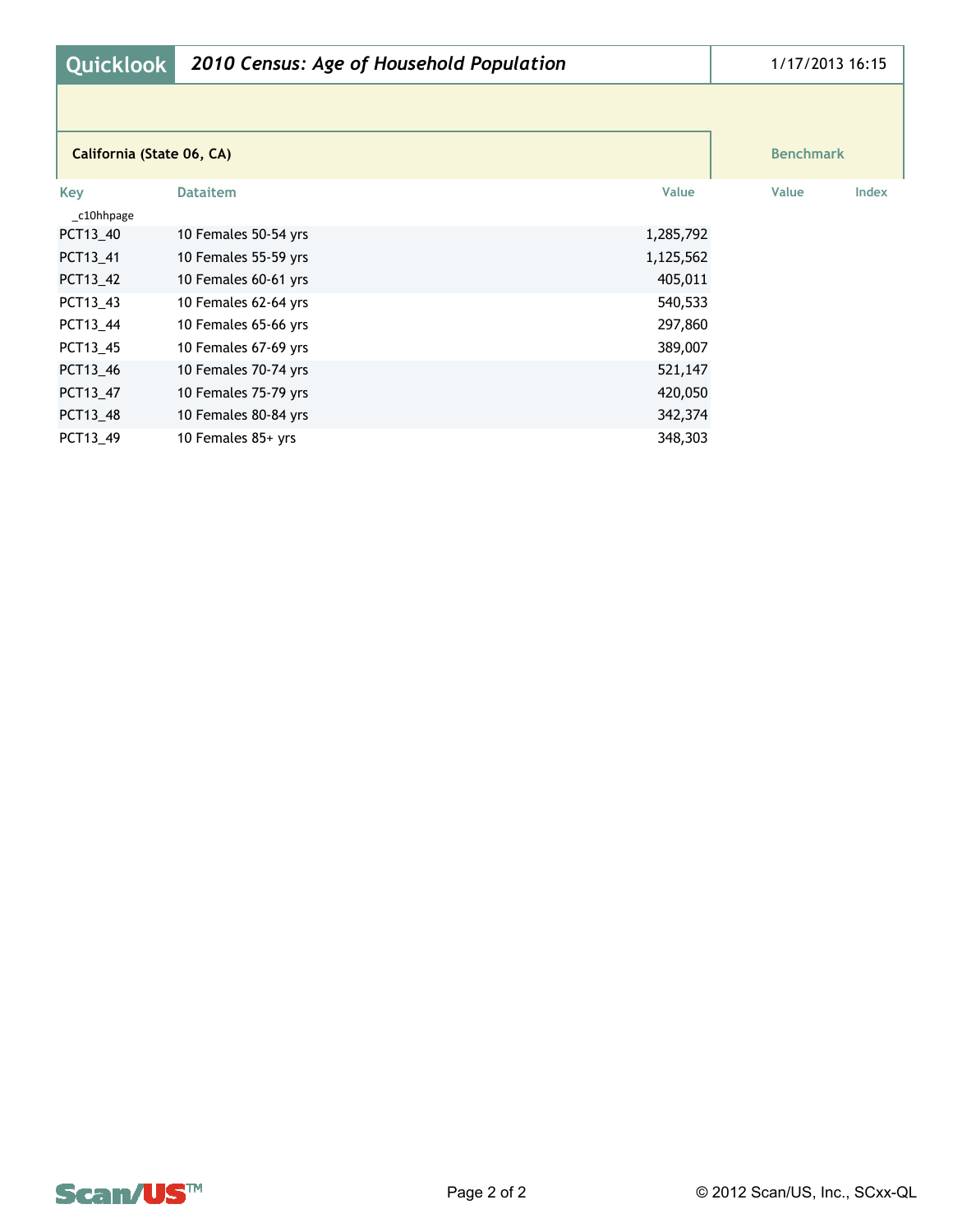|  | Quicklook   2010 Census: Householder Age |  |  |
|--|------------------------------------------|--|--|
|--|------------------------------------------|--|--|

| California (State 06, CA) |                                                    |            | <b>Benchmark</b> |
|---------------------------|----------------------------------------------------|------------|------------------|
| <b>Key</b>                | <b>Dataitem</b>                                    | Value      | Value<br>Index   |
| c10hhage                  |                                                    |            |                  |
| $P21_1$                   | P21: 10 Total households                           | 12,577,498 |                  |
| $P21_2$                   | 10 Householder 15-64 yrs                           | 10,011,549 |                  |
| $P21_3$                   | 10 Family households 15-64                         | 7,204,903  |                  |
| $P21_4$                   | 10 Husband-wife family 15-64                       | 5,118,649  |                  |
| $P21_5$                   | 10 H/W family 15-64, related children <18 yrs      | 3,097,818  |                  |
| P21_6                     | 10 H/W family 15-64, norelated children <18 yrs    | 2,020,831  |                  |
| $P21_7$                   | 10 Other family 15-64                              | 2,086,254  |                  |
| P21_8                     | 10 Male householder 15-64, no wife present         | 676,235    |                  |
| P21_9                     | 10 Male hhldr 15-64, related children <18 yrs      | 410,717    |                  |
| P21_10                    | 10 Male hhldr 15-64, no related children <18 yrs   | 265,518    |                  |
| P21_11                    | 10 Female hhldr 15-64, no husband present          | 1,410,019  |                  |
| $P21_12$                  | 10 Female hhldr 15-64, related children <18 yrs    | 986,020    |                  |
| P21_13                    | 10 Female hhldr 15-64, no related children <18 yrs | 423,999    |                  |
| P21_14                    | 10 Nonfamily households 15-64                      | 2,806,646  |                  |
| P21_15                    | 10 Householder 15-64 living alone                  | 1,906,365  |                  |
| P21_16                    | 10 Householder 15-64 not living alone              | 900,281    |                  |
| P21_17                    | 10 Householder 65+ yrs                             | 2,565,949  |                  |
| P21_18                    | 10 Family households 65+                           | 1,437,570  |                  |
| P21_19                    | 10 Husband-wife family 65+                         | 1,094,661  |                  |
| P21_20                    | 10 H/W family 65+, related children <18 yrs        | 80,739     |                  |
| P21_21                    | 10 H/W family 65+, norelated children <18 yrs      | 1,013,922  |                  |
| P21_22                    | 10 Other family 65+                                | 342,909    |                  |
| P21_23                    | 10 Male householder 65+, no wife present           | 76,112     |                  |
| P21_24                    | 10 Male hhldr 65+, related children <18 yrs        | 17,472     |                  |
| P21_25                    | 10 Male hhldr 65+, no related children <18 yrs     | 58,640     |                  |
| P21_26                    | 10 Female hhldr 65+, no husband present            | 266,797    |                  |
| P21_27                    | 10 Female hhldr 65+, related children <18 yrs      | 54,844     |                  |
| P21_28                    | 10 Female hhldr 65+, no related children <18 yrs   | 211,953    |                  |
| P21_29                    | 10 Nonfamily households 65+                        | 1,128,379  |                  |
| P21_30                    | 10 Householder 65+ living alone                    | 1,023,077  |                  |
| P21_31                    | 10 Householder 65+ not living alone                | 105,302    |                  |
| P22_1                     | P22: 10 Total households                           | 12,577,498 |                  |
| P22_2                     | 10 Family households                               | 8,642,473  |                  |
| P22_3                     | 10 Family householder 15-24 yrs                    | 237,272    |                  |
| P22_4                     | 10 Family householder 25-34 yrs                    | 1,312,170  |                  |
| P22_5                     | 10 Family householder 35-44 yrs                    | 2,003,691  |                  |
| P22_6                     | 10 Family householder 45-54 yrs                    | 2,116,969  |                  |
|                           | 10 Family householder 55-59 yrs                    | 847,230    |                  |
| P22_7                     | 10 Family householder 60-64 yrs                    |            |                  |
| P22_8                     |                                                    | 687,571    |                  |

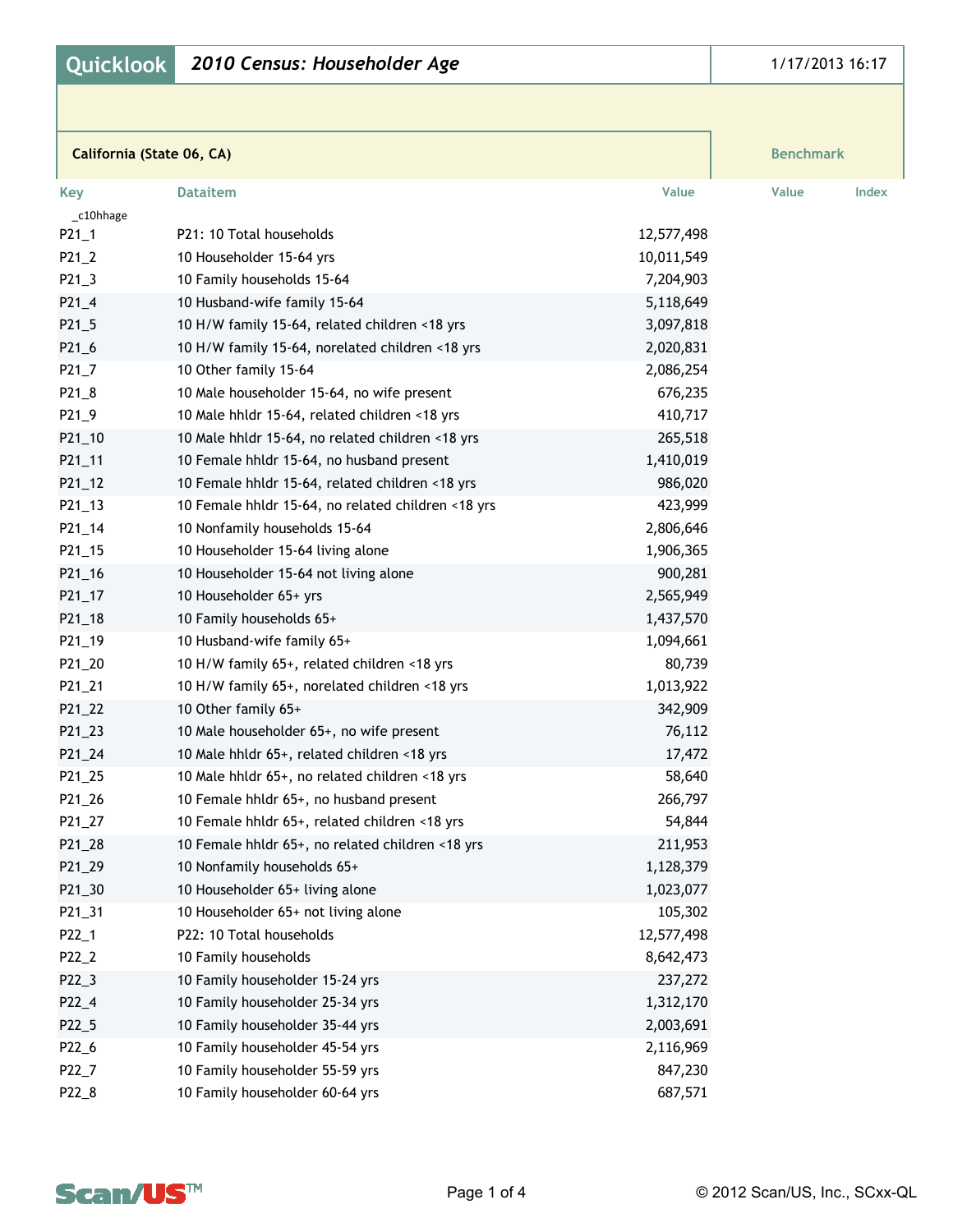|  | Quicklook   2010 Census: Householder Age |  |  |
|--|------------------------------------------|--|--|
|--|------------------------------------------|--|--|

| California (State 06, CA) |                                    | <b>Benchmark</b> |       |       |
|---------------------------|------------------------------------|------------------|-------|-------|
| <b>Key</b>                | <b>Dataitem</b>                    | Value            | Value | Index |
| _c10hhage                 |                                    |                  |       |       |
| P22_9                     | 10 Family householder 65-74 yrs    | 831,605          |       |       |
| P22_10                    | 10 Family householder 75-84 yrs    | 460,005          |       |       |
| P22_11                    | 10 Family householder 85+ yrs      | 145,960          |       |       |
| P22_12                    | 10 Nonfamily households            | 3,935,025        |       |       |
| P22_13                    | 10 Nonfamily householder 15-24 yrs | 270,653          |       |       |
| P22_14                    | 10 Nonfamily householder 25-34 yrs | 662,139          |       |       |
| P22_15                    | 10 Nonfamily householder 35-44 yrs | 500,494          |       |       |
| P22_16                    | 10 Nonfamily householder 45-54 yrs | 657,148          |       |       |
| P22_17                    | 10 Nonfamily householder 55-59 yrs | 364,303          |       |       |
| P22_18                    | 10 Nonfamily householder 60-64 yrs | 351,909          |       |       |
| P22_19                    | 10 Nonfamily householder 65-74 yrs | 497,975          |       |       |
| P22_20                    | 10 Nonfamily householder 75-84 yrs | 394,070          |       |       |
| P22_21                    | 10 Nonfamily householder 85+ yrs   | 236,334          |       |       |
| $H17_1$                   | H17: 10 Occupied housing units     | 12,577,498       |       |       |
| $H17_2$                   | 10 Owner occupied units            | 7,035,371        |       |       |
| $H17_3$                   | 10 Owner householder 15-24 yrs     | 58,854           |       |       |
| $H17_4$                   | 10 Owner householder 25-34 yrs     | 558,665          |       |       |
| $H17_5$                   | 10 Owner householder 35-44 yrs     | 1,238,893        |       |       |
| $H17_6$                   | 10 Owner householder 45-54 yrs     | 1,730,009        |       |       |
| $H17_7$                   | 10 Owner householder 55-59 yrs     | 829,431          |       |       |
| $H17_8$                   | 10 Owner householder 60-64 yrs     | 748,269          |       |       |
| H17_9                     | 10 Owner householder 65-74 yrs     | 987,349          |       |       |
| H17_10                    | 10 Owner householder 75-84 yrs     | 629,787          |       |       |
| $H17_111$                 | 10 Owner householder 85+ yrs       | 254,114          |       |       |
| $H17_12$                  | 10 Renter occupied units           | 5,542,127        |       |       |
| $H17_13$                  | 10 Renter householder 15-24 yrs    | 449,071          |       |       |
| $H17_114$                 | 10 Renter householder 25-34 yrs    | 1,415,644        |       |       |
| $H17_15$                  | 10 Renter householder 35-44 yrs    | 1,265,292        |       |       |
| $H17_16$                  | 10 Renter householder 45-54 yrs    | 1,044,108        |       |       |
| $H17_117$                 | 10 Renter householder 55-59 yrs    | 382,102          |       |       |
| $H17_18$                  | 10 Renter householder 60-64 yrs    | 291,211          |       |       |
| H17_19                    | 10 Renter householder 65-74 yrs    | 342,231          |       |       |
| H17_20                    | 10 Renter householder 75-84 yrs    | 224,288          |       |       |
| H17_21                    | 10 Renter householder 85+ yrs      | 128,180          |       |       |
| $H18_1$                   | H18: 10 Occupied housing units     | 12,577,498       |       |       |
| $H18_2$                   | 10 Owner occupied units            | 7,035,371        |       |       |
| $H18_3$                   | 10 Owner family households         | 5,339,002        |       |       |
| H18_4                     | 10 Owner H/W family                | 4,302,461        |       |       |



H18\_5 10 Owner H/W family, hhldr 15-34 yrs 347,287

## 1/17/2013 16:17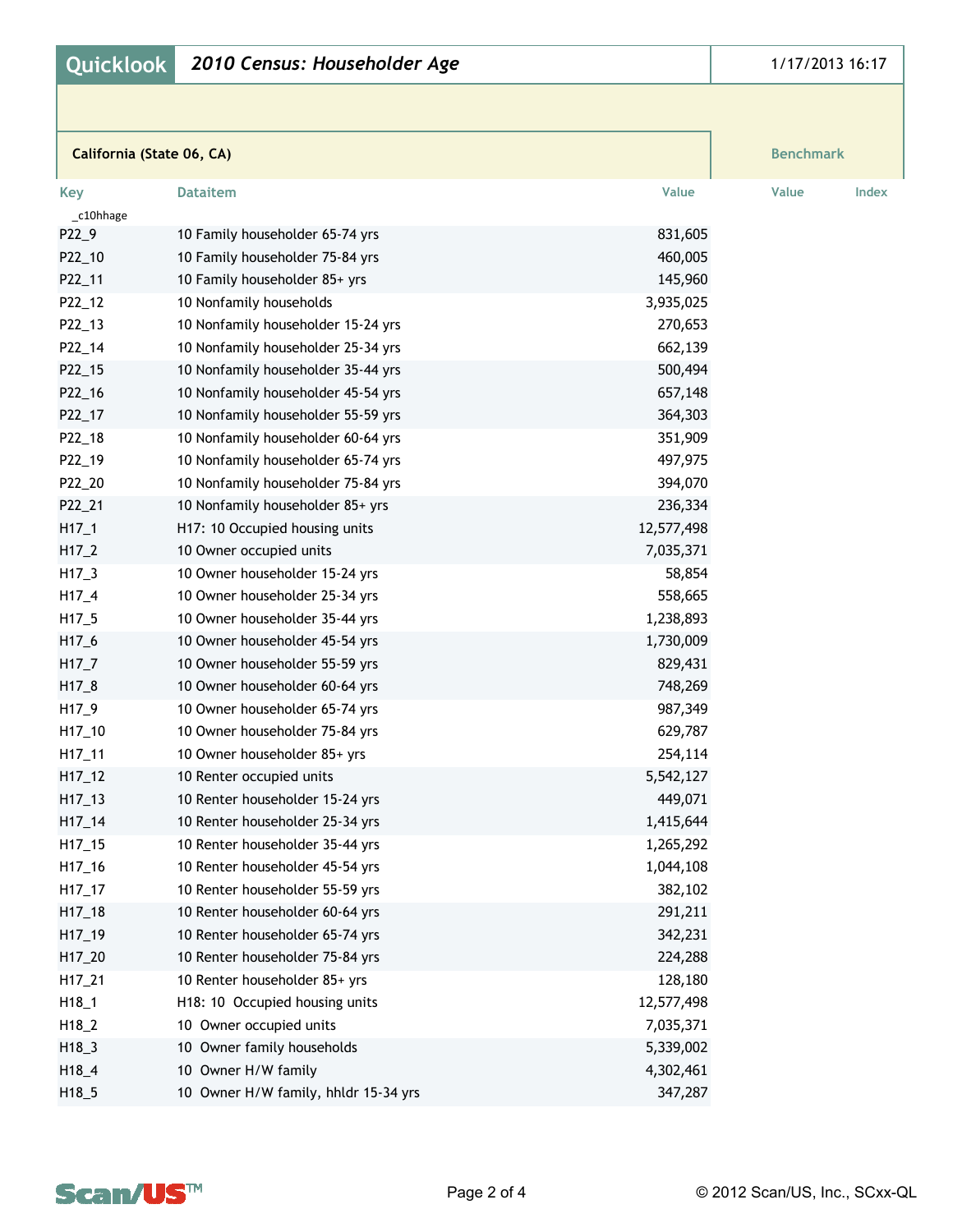| California (State 06, CA) |                                                   |           | <b>Benchmark</b> |
|---------------------------|---------------------------------------------------|-----------|------------------|
| Key                       | <b>Dataitem</b>                                   | Value     | Value<br>Index   |
| _c10hhage                 |                                                   |           |                  |
| H18_6                     | 10 Owner H/W family, hhldr 35-64 yrs              | 3,026,353 |                  |
| H18_7                     | 10 Owner H/W family, hhldr 65+ yrs                | 928,821   |                  |
| H18_8                     | 10 Owner other family                             | 1,036,541 |                  |
| H <sub>18_9</sub>         | 10 Owner male hhldr, no wife present              | 333,606   |                  |
| H18_10                    | 10 Owner male hhldr, no wife, 15-34 yrs           | 61,745    |                  |
| H18_11                    | 10 Owner male hhldr, no wife, 35-64 yrs           | 216,964   |                  |
| H18_12                    | 10 Owner male hhldr, no wife, 65+ yrs             | 54,897    |                  |
| H18_13                    | 10 Owner female hhldr, no husband present         | 702,935   |                  |
| H18_14                    | 10 Owner female hhldr, no husb, 15-34 yrs         | 62,140    |                  |
| H18_15                    | 10 Owner female hhldr, no husb, 35-64 yrs         | 444,947   |                  |
| H18_16                    | 10 Owner female hhldr, no husb, 65+ yrs           | 195,848   |                  |
| H18_17                    | 10 Owner nonfamily households                     | 1,696,369 |                  |
| H18_18                    | 10 Owner male householder                         | 732,358   |                  |
| H18_19                    | 10 Owner male hhldr living alone                  | 537,154   |                  |
| H18_20                    | 10 Owner male hhldr living alone, 15-34 yrs       | 47,883    |                  |
| H18_21                    | 10 Owner male hhldr living alone, 35-64 yrs       | 310,757   |                  |
| H18_22                    | 10 Owner male hhldr living alone, 65+ yrs         | 178,514   |                  |
| H18_23                    | 10 Owner male hhldr not living alone              | 195,204   |                  |
| H18_24                    | 10 Owner male hhldr not living alone, 15-34 yrs   | 41,915    |                  |
| H18_25                    | 10 Owner male hhldr not living alone, 35-64 yrs   | 119,384   |                  |
| H18_26                    | 10 Owner male hhldr not living alone, 65+ yrs     | 33,905    |                  |
| H18_27                    | 10 Owner female householder                       | 964,011   |                  |
| H18_28                    | 10 Owner female hhldr living alone                | 803,761   |                  |
| H18_29                    | 10 Owner female hhldr living alone, 15-34 yrs     | 31,029    |                  |
| H18_30                    | 10 Owner female hhldr living alone, 35-64 yrs     | 334,025   |                  |
| H18_31                    | 10 Owner female hhldr living alone, 65+ yrs       | 438,707   |                  |
| H <sub>18_32</sub>        | 10 Owner female hhldr not living alone            | 160,250   |                  |
| H18_33                    | 10 Owner female hhldr not living alone, 15-34 yrs | 25,520    |                  |
| H18_34                    | 10 Owner female hhldr not living alone, 35-64 yrs | 94,172    |                  |
| H18_35                    | 10 Owner female hhldr not living alone, 65+ yrs   | 40,558    |                  |
| H18_36                    | 10 Renter occupied units                          | 5,542,127 |                  |
| H18_37                    | 10 Renter family households                       | 3,303,471 |                  |
|                           | 10 Renter H/W family                              |           |                  |
| H18_38                    |                                                   | 1,910,849 |                  |
| H18_39                    | 10 Renter H/W family, hhldr 15-34 yrs             | 598,927   |                  |
| H18_40                    | 10 Renter H/W family, hhldr 35-64 yrs             | 1,146,082 |                  |
| H18_41                    | 10 Renter H/W family, hhldr 65+ yrs               | 165,840   |                  |
| H18_42                    | 10 Renter other family                            | 1,392,622 |                  |
| H18_43                    | 10 Renter male hhldr, no wife present             | 418,741   |                  |
| H18_44                    | 10 Renter male hhldr, no wife, 15-34 yrs          | 168,555   |                  |